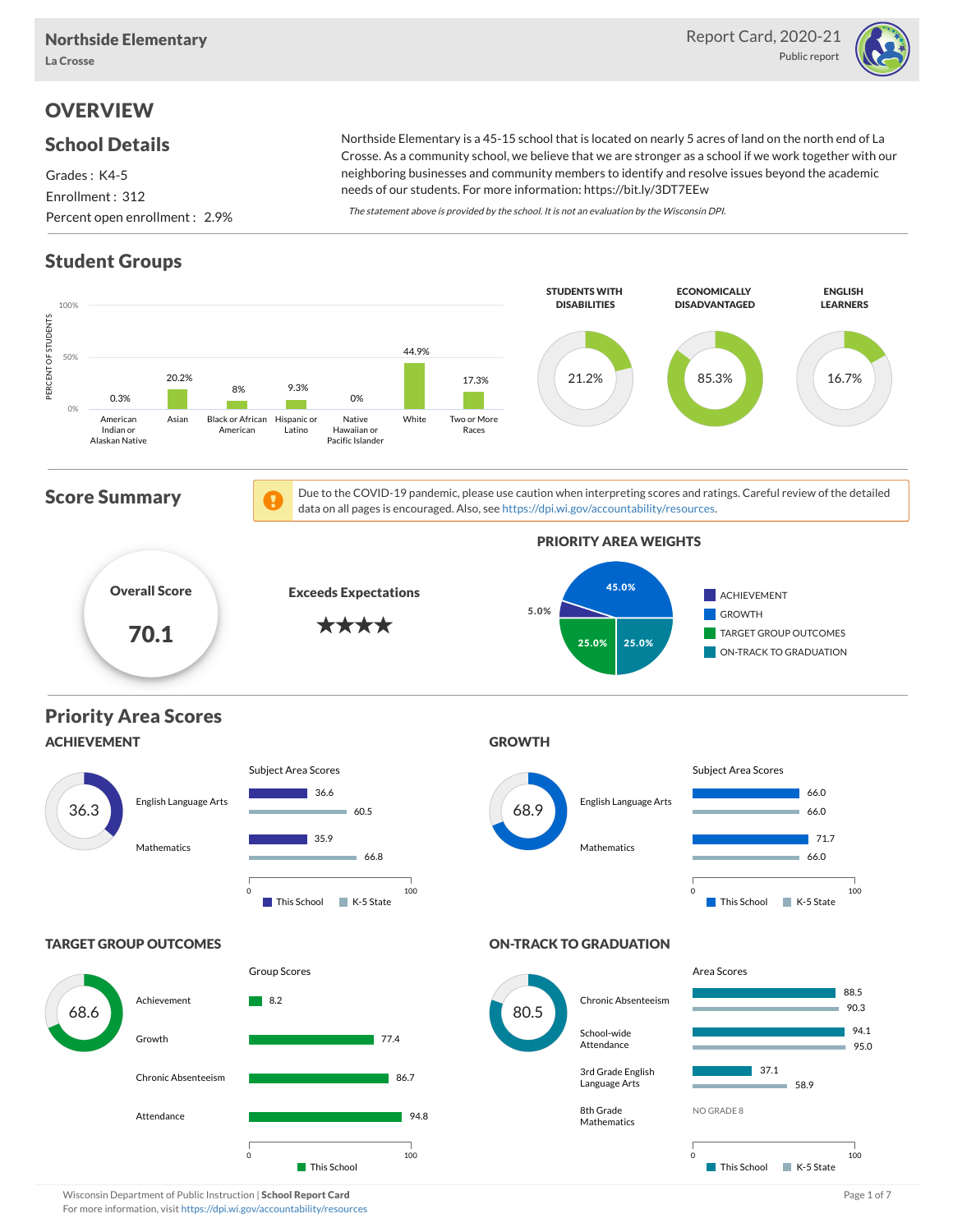

# ACHIEVEMENT

This priority area summarizes how this school's students performed on state assessments using a points-based proficiency system that gives partial credit for Basic test performance and extra credit for Advanced performance. The score is a multi-year average of English language arts and mathematics subscores.





## Student Group Achievement, 2020-21 (for information only)

Group size is given in parentheses. Groups with fewer than 20 students are not displayed.

#### ENGLISH LANGUAGE ARTS





## Performance Levels by Year

These graphs show school-wide percentages and group sizes of students performing at each level.

#### ENGLISH LANGUAGE ARTS



#### **MATHEMATICS**



Wisconsin Department of Public Instruction | School Report Card Page 2 of 7 and 2008 and 2009 and 2 of 7 and 2 of 7

For more information, visit <https://dpi.wi.gov/accountability/resources>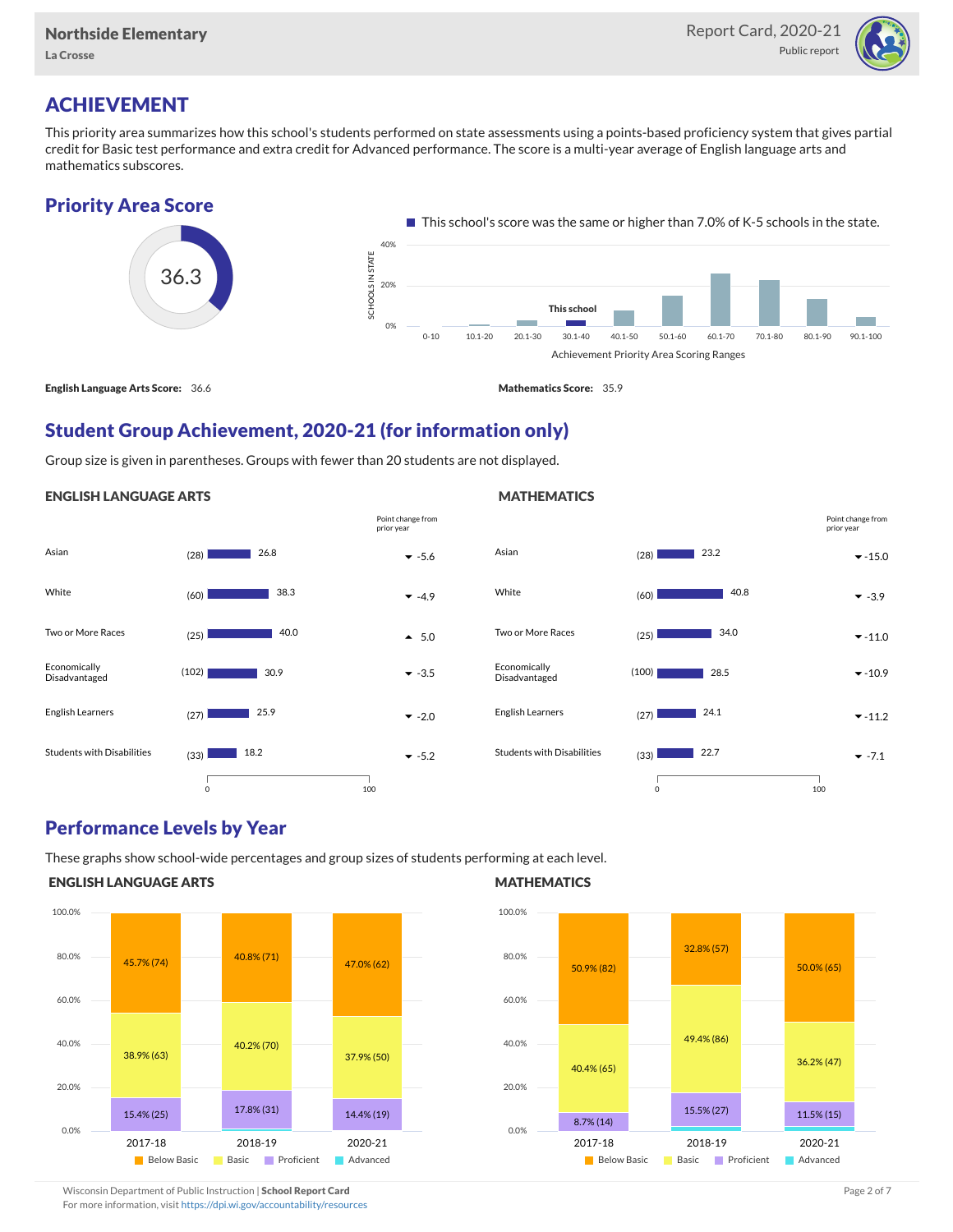

# ACHIEVEMENT - ADDITIONAL INFORMATION

The data on this page is for information only.

# Test Participation Rates, 2020-21

| <b>ENGLISH LANGUAGE ARTS</b> |                             | <b>MATHEMATICS</b> |                                   |  |  |  |  |
|------------------------------|-----------------------------|--------------------|-----------------------------------|--|--|--|--|
| All students                 | Lowest-participating group: | All students       | Lowest-participating group:       |  |  |  |  |
|                              | English Learners            |                    | <b>Economically Disadvantaged</b> |  |  |  |  |
| 92.7%                        | 90.0%                       | 91.4%              | 89.4%                             |  |  |  |  |

## Student Group Performance Levels by Year

Groups with any full academic year students in tested grades are shown.

#### ENGLISH LANGUAGE ARTS

|                                   |                  |          | 2017-18    |       |                |                  |          | 2018-19<br>2020-21 |                  |                |                  |          |            |       |                |
|-----------------------------------|------------------|----------|------------|-------|----------------|------------------|----------|--------------------|------------------|----------------|------------------|----------|------------|-------|----------------|
|                                   | Total#<br>Tested | Advanced | Proficient | Basic | Below<br>Basic | Tested<br>Total# | Advanced | Proficient         | Basi<br>$\Omega$ | Below<br>Basic | Tested<br>Total# | Advancec | Proficient | Basic | Below<br>Basic |
| All Students: K-5 State           | 192,784          | 7.3%     | 35.1%      | 34.5% | 23.2%          | 189,032          | 6.7%     | 33.7%              | 34.8%            | 24.8%          | 158,545          | 5.8%     | 31.3%      | 35.0% | 27.9%          |
| All Students                      | 162              | 0.0%     | 15.4%      | 38.9% | 45.7%          | 174              | 1.1%     | 17.8%              | 40.2%            | 40.8%          | 132              | 0.8%     | 14.4%      | 37.9% | 47.0%          |
| Asian                             | 28               | 0.0%     | 10.7%      | 64.3% | 25.0%          | 34               | 0.0%     | 8.8%               | 47.1%            | 44.1%          | 28               | 0.0%     | 3.6%       | 46.4% | 50.0%          |
| <b>Black or African American</b>  | $\sim 20$        |          | $\star$    |       | $\star$        | $\sim 20$        | $\star$  | $\star$            |                  | $\star$        | $\sim 20$        | $\star$  | $\star$    |       |                |
| Hispanic or Latino                | $\sim 20$        |          | $\star$    | ٠     | $\star$        | $\sim 20$        | $\star$  | $\star$            |                  | $\star$        | $\angle 20$      | $\star$  | $\star$    |       |                |
| White                             | 90               | 0.0%     | 18.9%      | 28.9% | 52.2%          | 95               | 2.1%     | 24.2%              | 31.6%            | 42.1%          | 60               | 1.7%     | 20.0%      | 31.7% | 46.7%          |
| Two or More Races                 | 23               | 0.0%     | 13.0%      | 39.1% | 47.8%          | 30               | 0.0%     | 13.3%              | 43.3%            | 43.3%          | 25               | 0.0%     | 12.0%      | 56.0% | 32.0%          |
| <b>Economically Disadvantaged</b> | 126              | 0.0%     | 16.7%      | 37.3% | 46.0%          | 141              | 0.7%     | 13.5%              | 39.7%            | 46.1%          | 102              | 1.0%     | 9.8%       | 39.2% | 50.0%          |
| <b>English Learners</b>           | 30               | 0.0%     | 6.7%       | 70.0% | 23.3%          | 34               | 0.0%     | 2.9%               | 50.0%            | 47.1%          | 27               | 0.0%     | 3.7%       | 44.4% | 51.9%          |
| <b>Students with Disabilities</b> | 33               | 0.0%     | 0.0%       | 30.3% | 69.7%          | 47               | 0.0%     | 4.3%               | 38.3%            | 57.4%          | 33               | 0.0%     | 9.1%       | 18.2% | 72.7%          |

#### **MATHEMATICS**

|                                   |                  |          | 2017-18    |       |                |                  |          | 2018-19    |       |                |                  |          | 2020-21    |       |             |
|-----------------------------------|------------------|----------|------------|-------|----------------|------------------|----------|------------|-------|----------------|------------------|----------|------------|-------|-------------|
|                                   | Tested<br>Total# | Advanced | Proficient | Basic | Below<br>Basic | Total#<br>Tested | Advanced | Proficient | Basic | Below<br>Basic | Tested<br>Total# | Advanced | Proficient | Basic | Below Basic |
| All Students: K-5 State           | 193,134          | 11.3%    | 35.2%      | 32.5% | 21.0%          | 189,328          | 12.0%    | 34.8%      | 32.0% | 21.2%          | 158,380          | 10.1%    | 32.3%      | 32.1% | 25.6%       |
| All Students                      | 161              | 0.0%     | 8.7%       | 40.4% | 50.9%          | 174              | 2.3%     | 15.5%      | 49.4% | 32.8%          | 130              | 2.3%     | 11.5%      | 36.2% | 50.0%       |
| Asian                             | 28               | 0.0%     | 3.6%       | 46.4% | 50.0%          | 34               | 0.0%     | 8.8%       | 58.8% | 32.4%          | 28               | 0.0%     | 7.1%       | 32.1% | 60.7%       |
| <b>Black or African American</b>  | $\sim 20$        |          | $\star$    |       | $\star$        | $\angle 20$      | $\star$  | $\star$    |       | $\star$        | $\sim 20$        | $\star$  | $\star$    |       |             |
| Hispanic or Latino                | $\sim 20$        | $\star$  | $\star$    | ٠     | $\star$        | $\angle 20$      | $\star$  | $\star$    | ٠     | $\star$        | $\sim 20$        | $\star$  | $\star$    |       |             |
| White                             | 90               | 0.0%     | 11.1%      | 40.0% | 48.9%          | 95               | 3.2%     | 17.9%      | 44.2% | 34.7%          | 60               | 3.3%     | 18.3%      | 35.0% | 43.3%       |
| Two or More Races                 | 22               | 0.0%     | 9.1%       | 31.8% | 59.1%          | 30               | 3.3%     | 16.7%      | 46.7% | 33.3%          | 25               | 4.0%     | 4.0%       | 48.0% | 44.0%       |
| Economically Disadvantaged        | 125              | 0.0%     | 8.0%       | 40.0% | 52.0%          | 141              | 1.4%     | 12.1%      | 50.4% | 36.2%          | 100              | 1.0%     | 9.0%       | 36.0% | 54.0%       |
| <b>English Learners</b>           | 30               | 0.0%     | 3.3%       | 46.7% | 50.0%          | 34               | 0.0%     | 5.9%       | 58.8% | 35.3%          | 27               | 0.0%     | 7.4%       | 33.3% | 59.3%       |
| <b>Students with Disabilities</b> | 33               | 0.0%     | 0.0%       | 24.2% | 75.8%          | 47               | 0.0%     | 6.4%       | 46.8% | 46.8%          | 33               | 3.0%     | 0.0%       | 36.4% | 60.6%       |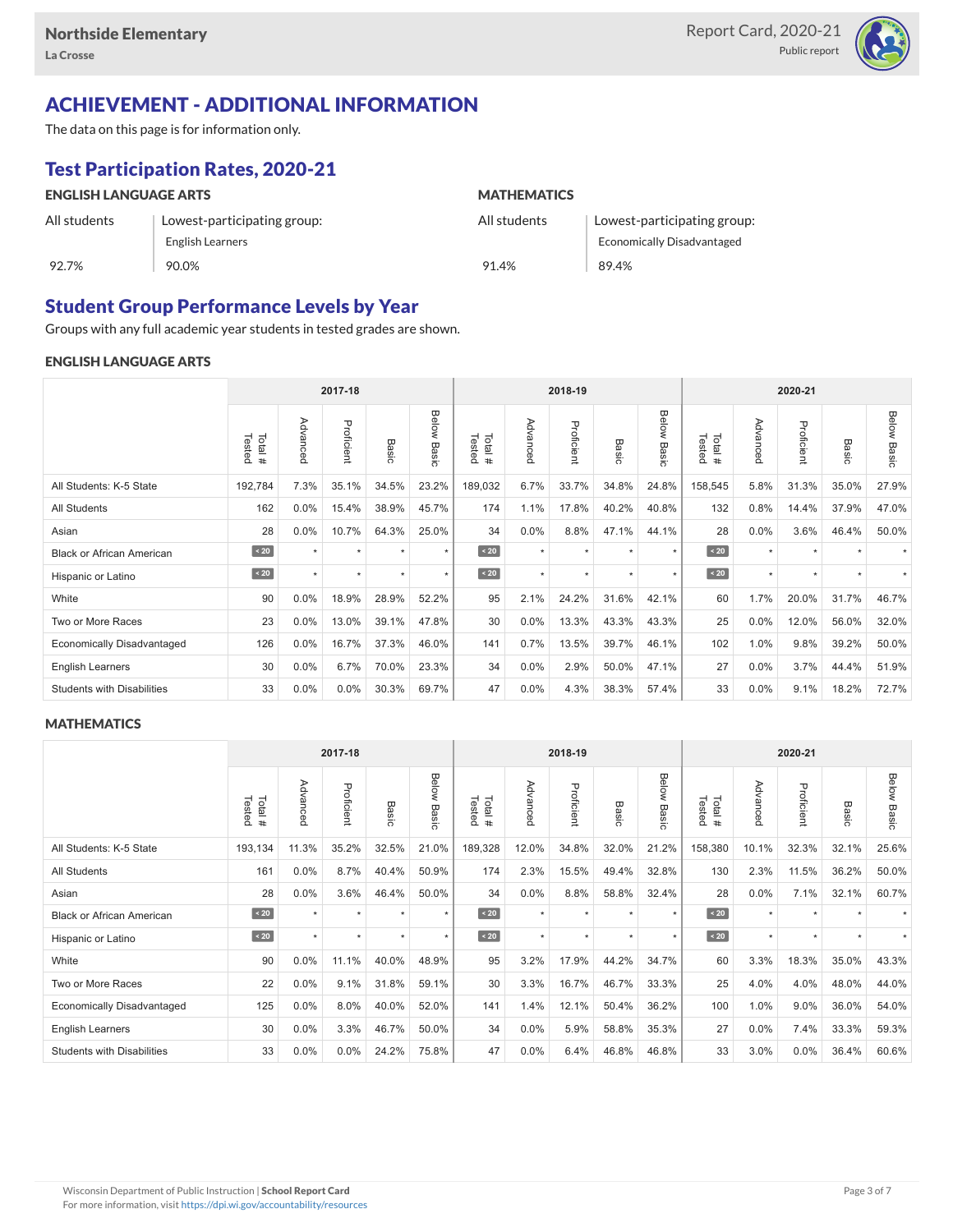

# **GROWTH**

This priority area measures year-to-year student progress on statewide tests. It uses a value-added model that seeks to control for circumstances beyond the influence of educators. A high value-added score means that on average students in the school are progressing more quickly than other, similar students. Growth is scored from 0 to 100 to match the other priority areas and is a conversion from the roughly 0 to 6 value-added score.



## Student Group Value-Added (for information only)

Value-added scores cover an approximately 0-6 range. Higher scores mean greater positive impact. A score of 3.0 is average. Group size is shown in parentheses. Groups with fewer than 20 students are not displayed. Shaded boxes indicate higher-than-average scores.

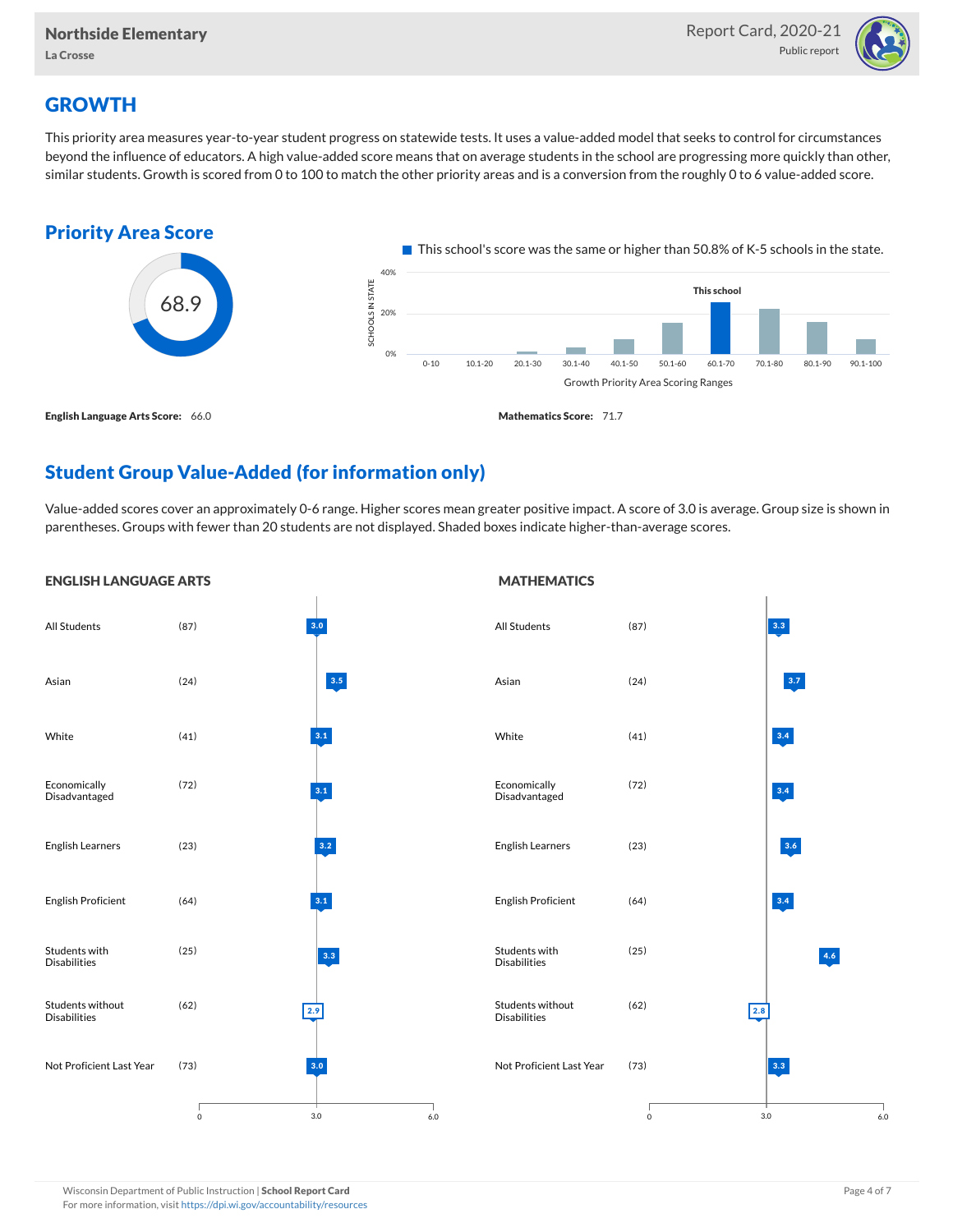

# TARGET GROUP OUTCOMES

This priority area examines outcomes for students with the lowest test scores — the Target Group. It is designed to promote equity by helping schools focus on learners who need the most support while also improving outcomes for all students. The priority area score combines component scores for achievement, growth, chronic absenteeism, and attendance or graduation rate. Data are not displayed when target groups have fewer than 20 students.





#### Target Group Non-Target Group 94.8 94.6 0 100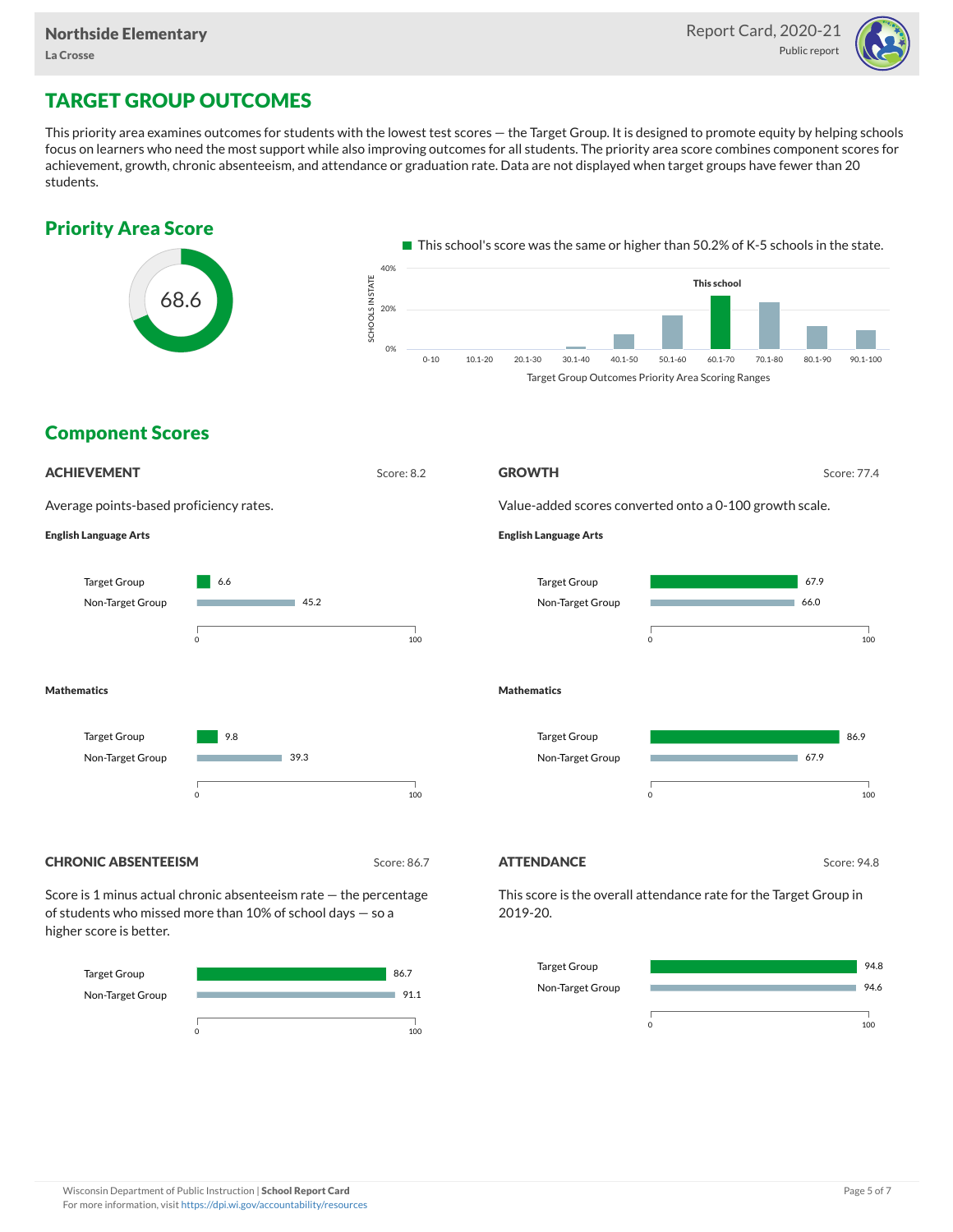

# ON-TRACK TO GRADUATION

This priority area indicates how successfully students are progressing toward completing their K-12 education. The score combines component scores for measures of student engagement and achievement.



On- Track to Graduation Priority Area Scoring Ranges

## Component Scores

| <b>CHRONIC ABSENTEEISM</b> |  |
|----------------------------|--|
|----------------------------|--|

Score: 88.5

Score is 1 minus actual chronic absenteeism rate — the percentage of students who missed more than 10% of school days — so a higher score is better.



#### **SCHOOL-WIDE ATTENDANCE** Score: 94.1

This score is the overall attendance rate for the school in 2019-20.



**3RD GRADE ENGLISH LANGUAGE ARTS** Score: 37.1

Average points-based proficiency rates.



#### **8TH GRADE MATHEMATICS** Score: NA

Average points-based proficiency rates.

NO GRADE 8